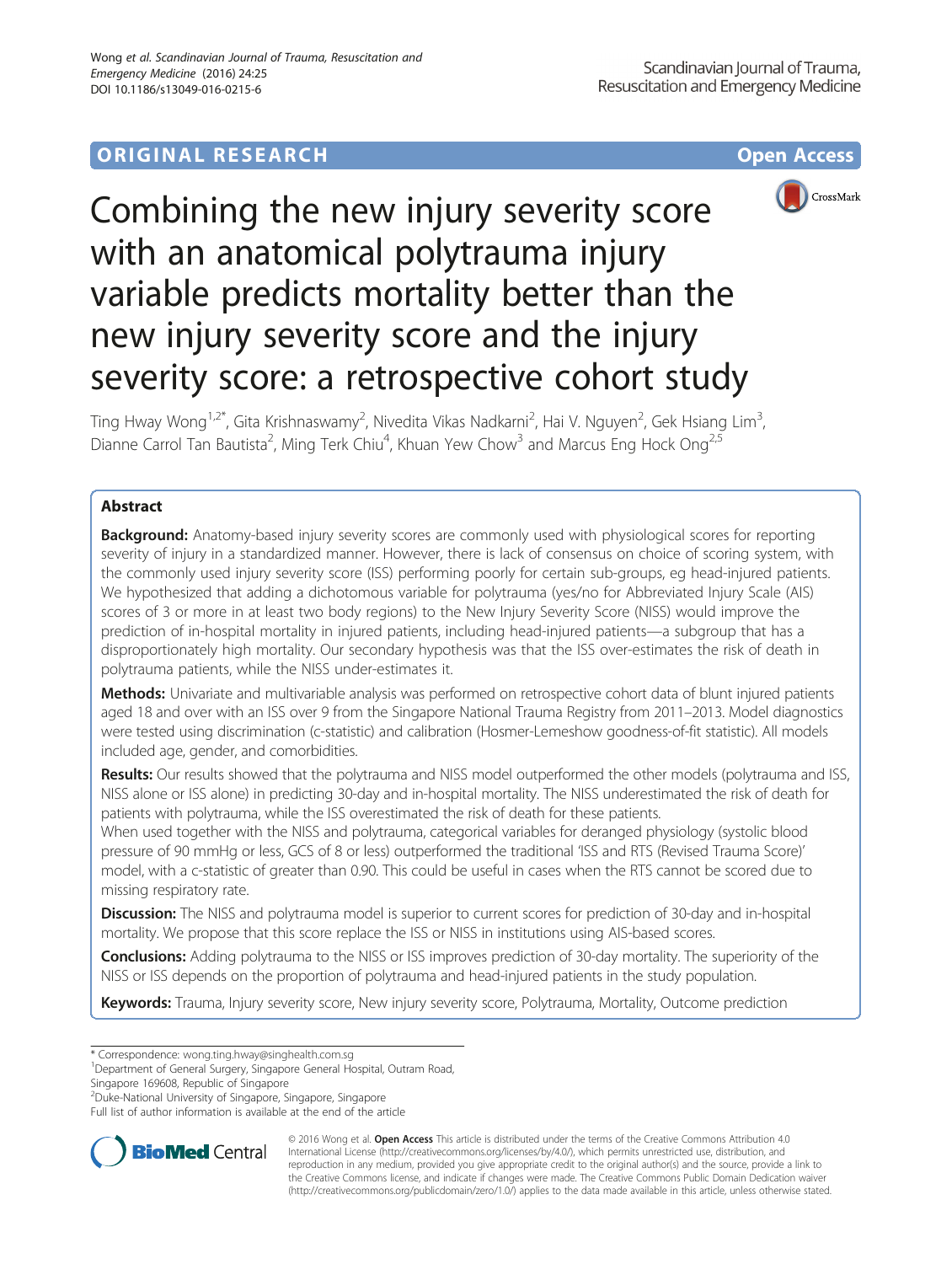## Background

Scoring systems to assess injury severity are used for institutional benchmarking, trauma system audit, and prediction of mortality. Age, sex, anatomical severity, physiological severity, and mechanisms of injury have been proposed as the basic covariates in predicting trauma outcomes [[1](#page-9-0)]. In ageing populations, comorbidities are also important predictors for predicting trauma outcomes [\[2](#page-9-0), [3\]](#page-9-0). Most consensus-based anatomical injury severity scores are based on the Abbreviated Injury Scale (AIS) of the Association of the Advancement of Automotive Medicine (AAAM), of which the most widely used severity scores are the Injury Severity Score (ISS) and the New Injury Severity Score (NISS) [[4](#page-9-0)–[6\]](#page-9-0). The NISS is the sum of the squares of the three highest injury scores regardless of body region [[5\]](#page-9-0), while the ISS is the sum of the squares of the injury scores in the three most severely injured body regions [\[4](#page-9-0)].

There have been many studies comparing the ISS and the NISS [\[6](#page-9-0)–[15](#page-9-0)]. While most studies on blunt trauma patients showed the NISS to be superior to ISS, one large study showed the ISS to be superior [[13\]](#page-9-0), and another large study showed that patients with their two worst injuries in different body regions had worse outcomes than patients with their two worst injuries in the same body region [[16\]](#page-9-0). At the time of these studies, the definition of polytrauma had not been fully established, and the proportion of polytrauma patients in these study populations was not reported.

Recent papers on polytrauma define anatomical polytrauma as having AIS scores of 3 or more in at least two body regions [[17](#page-9-0)–[19\]](#page-9-0). These patients would also meet current definitions of severe injury, an ISS or NISS of 16 or more [[17](#page-9-0), [18, 20, 21\]](#page-9-0). Advances in trauma systems have improved outcomes for the severely injured, and it is likely that polytrauma patients have benefited from the enhanced coordination of care [[22](#page-9-0)–[25](#page-9-0)].

The Berlin polytrauma definition proposed two additional physiological variables (systolic blood pressure (SBP) and GCS), two biochemical variables (acidosis or coagulopathy), and one age criterion (70 years of age). This was in response to the criticism that the anatomical definition of polytrauma alone did not sufficiently account for the increase in mortality [\[26](#page-9-0)]. These variables were proposed based on an empirical data that showed increased mortality if any of these criteria were met. Hence, the blood pressure or GCS physiological criteria in the Berlin polytrauma definition could be useful in addressing the problem of missing RTS values, where missing respiratory rate is the major cause for missing RTS [[8\]](#page-9-0).

Our study hypothesis was that adding a dichotomous variable for anatomical polytrauma (yes/no for AIS and scores of 3 or more in at least two body regions) to the NISS model, would be superior to a model with both ISS and polytrauma, and to the NISS or ISS alone. For brevity, "polytrauma", when mentioned in this paper, will refer to this anatomical definition alone, unless otherwise specified. We tested a number of hypotheses:

- i) For prediction of mortality in blunt trauma patients, the model combining NISS and polytrauma outperforms ISS and polytrauma, NISS alone, and ISS alone;
- ii) Adding the polytrauma variable to the NISS would improve outcome prediction more than adding it to ISS;
- iii) Compared to the ISS, the NISS underestimates the risk of mortality for patients with polytrauma, while the ISS overestimates mortality in polytrauma patients.

## **Methods**

## Study setting

Singapore is an Asian urban country with a long life expectancy and a centralized pre-hospital ambulance system [\[27](#page-9-0), [28\]](#page-9-0). It has a land area of 719.1 square kilometres and a population of 5.5 million. It has a mixed public healthcare system [[29](#page-9-0)].

## Data source and data collection

Data used for this research is from the Singapore National Trauma Registry (NTR), set up in 2011 [\[30](#page-9-0)]. Data in the NTR is collected from all public hospitals receiving Singapore Civil Defence Force (SCDF) ambulances (private hospitals are excluded from the NTR). Coding and data collection is performed by teams of trained trauma data coordinators (TCs) based at each public hospital, with data cleaning, data completeness, data validation, and inter-rater audits (which covers data accuracy and reliability) performed annually. Quarterly reviews of data capture problems are performed by a central pool based at the National Registry of Diseases Office (NRDO). Once a trauma patient is identified by its ICD9 code in the emergency department, data coding personnel will check that the patient meets the inclusion criteria. Some fields are then automatically included in the registry by data capture from electronic medical records and all fields are checked by TCs. All TCs are trained in coding of the AIS, capturing the physiological variables from medical records for the calculation of the RTS [[31\]](#page-9-0) and the calculation of ISS. Death date and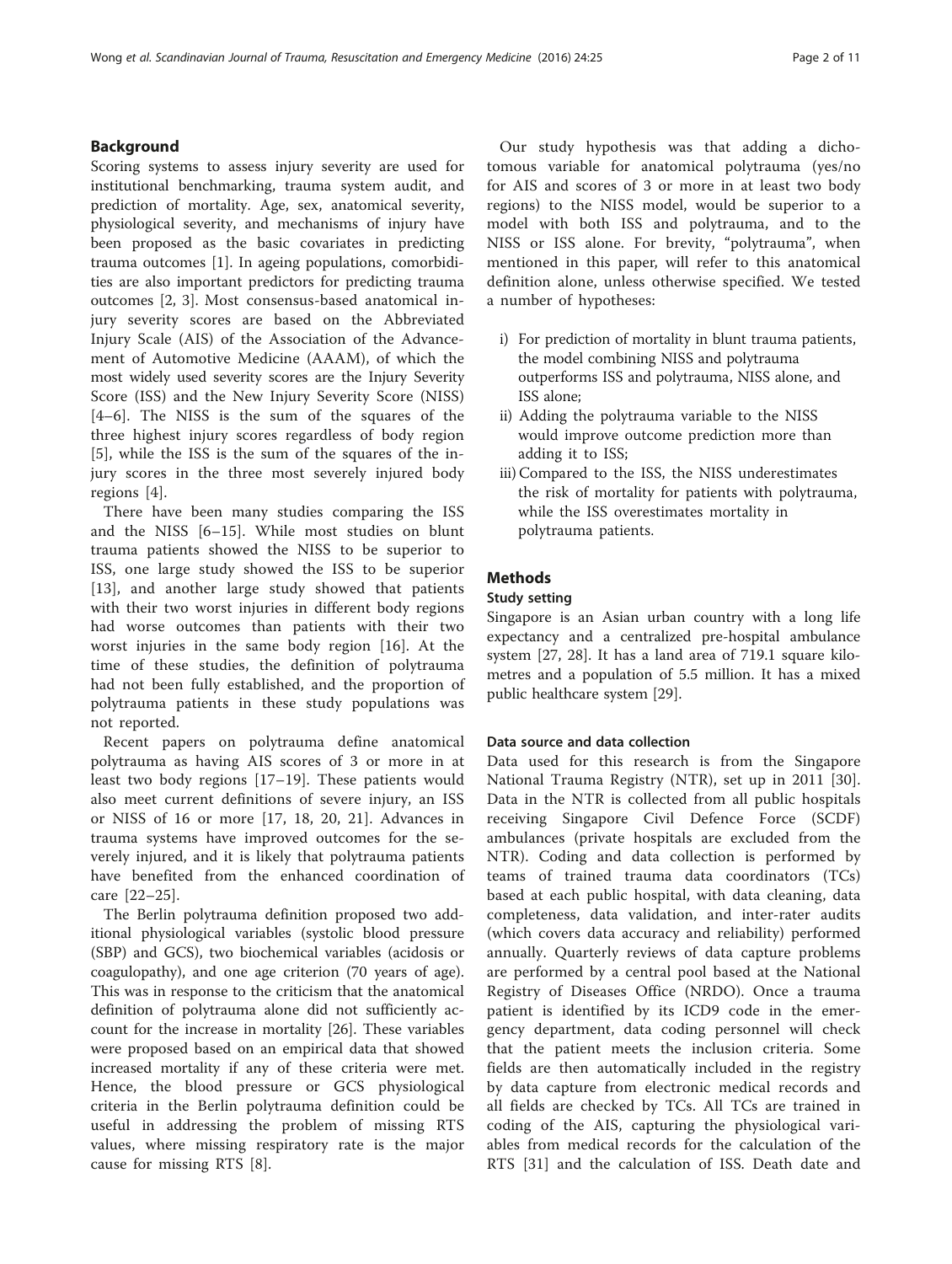cause of death post-discharge are captured at quarterly intervals from the registry of births and deaths.

#### Study population

The study sample consists of patients aged 18 and above presenting to the emergency departments of public hospitals with any injury with the diagnostic codes 800 – 959.9 defined in the International Classification of Diseases, 9th Revision, Clinical Modification (ICD-9-CM) [[32](#page-9-0)], with an ISS of 9 or more. Isolated same-level fall hip fractures in the over 65 were excluded as detailed comorbidity information was not routinely collected for these patients by the NTR at the time of study. Both Singapore residents and non-residents were included in the study. Since penetrating injuries constituted less than 1 % of the study population, they were excluded from this study. Burns, drownings, and hangings were also excluded.

## Study design

Retrospective data from the NTR from January 2011 to December 2013 was matched with death registry data to calculate 30-day mortality.

## Study outcomes

Thirty-day mortality was the primary outcome measure [\[21](#page-9-0)]. Sensitivity analysis was performed using inhospital mortality.

## Covariables

#### Age

We defined adults as aged over 18. Age was analyzed in bands, the youngest band aged 18–44, followed by 10-year bands from age 45, the highest age band as age 85 and over, with the 65–74 year age band split into 5-year bands, with the goal of including all the commonly used age cut-offs in the literature [[17, 33](#page-9-0)–[35](#page-10-0)]. Sensitivity analysis using age as a continuous variable was performed.

## Injury severity measures

The ISS, the NISS, and polytrauma were derived from the AIS scores for patients. Physiological variables were the RTS, and in alternative models, RTS was replaced by categorical variables for GCS of 8 or less, systolic blood pressure of 90 mmHg or less. At the time of the study, laboratory parameters were not routinely included in the registry. Hence, coagulopathy and acidosis were not included in our models.

## Presence of comorbidities

The Charlson Comorbidity Index was the primary measure of comorbidities [[36](#page-10-0)]. This was derived from patient medical histories entered by the TCs as ICD-9 codes, and then re-classified by the Clinical Classifications Software tool by the Agency for Healthcare Research and Quality (AHRQ) [[37](#page-10-0)].

#### Potential bias

The NTR would not capture injuries for which the SCDF ambulance was not called and for whom a private ambulance was called to transport the patient directly to a private hospital or direct ward admissions bypassing the emergency department. This would have a minor effect on the capture of moderate injuries as SCDF usage is high [[27\]](#page-9-0).

## Statistical methods

Patient characteristics at baseline were summarized by mean (with standard deviation) or median (with interquartile range) or frequency (%) as appropriate. Chisquare tests and Fisher's exact test were performed to evaluate associations between the outcomes of interest and other categorical predictors of interest. Multivariable logistic regression was used to analyze in-hospital mortality, adjusting for ISS, NISS, RTS, systolic blood pressure 90 mmHg or less, GCS 8 or less, polytrauma, race, residency, and comorbidities.

Those predictors that were significant in the univariate regression were entered into the multivariable regression. The cut-off point was defined as being statistically significant at 0.05. Variables that were not statistically significant but were clinically meaningful were retained in the multivariable model. The Hosmer-Lemeshow goodness-of-fit test was performed to check model adequacy. Analysis was performed using STATA version 13. Patients with missing data for AIS scores or RTS were omitted from the analysis and constituted less than 0.5 % of the study population. In keeping with the Utstein criteria, we excluded patients dead on arrival in hospital [[21](#page-9-0)] with no response to resuscitation. Sensitivity analysis using imputation for missing RTS was performed using age, gender, and AIS scores, and for patients with missing AIS scores, imputation was performed using age, gender and RTS scores. There were no patients with both AIS and RTS scores missing in our registry.

Ethical approval was obtained from the first author's Institutional Review Board, and all data in the NTR is de-identified, password-protected, and access limited to the premises of the National Registry of Diseases Office (NRDO).

## **Results**

There were 11,398 blunt trauma patients in our study, with 1114 patients meeting the anatomical criteria for polytrauma, and 1073 patients meeting either the physiological or the age criteria in the Berlin definition of polytrauma (Table [1](#page-3-0)). As with many ageing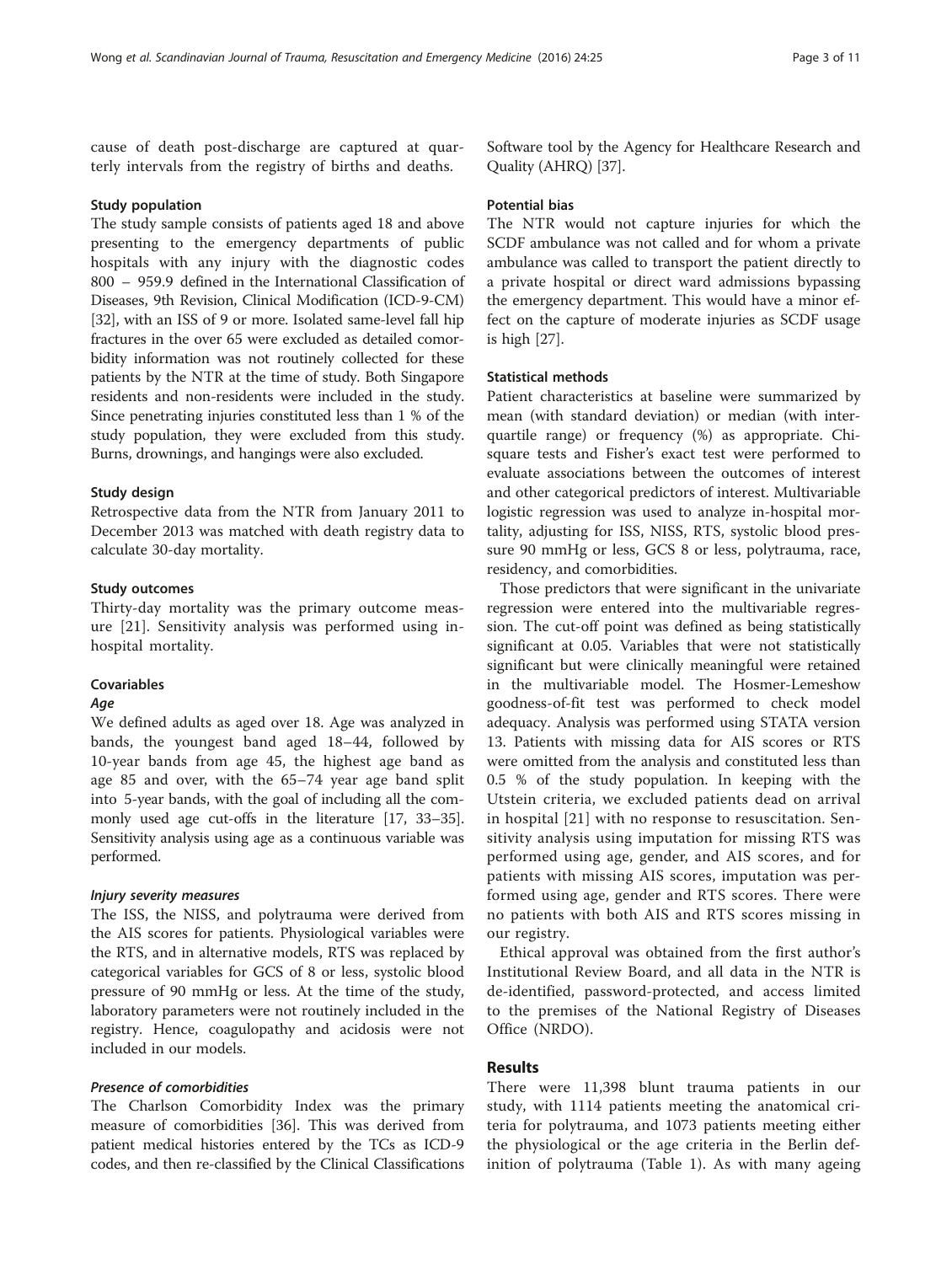<span id="page-3-0"></span>**Table 1** Characteristics of national trauma registry patients aged over 18 ( $n = 11,398$ )<sup>a</sup>

|                                                                                                                                                       | All         | Age 18-44    | Age 45-54   | Age 55-64    | Age 65-69   | Age 70-74   | Age 75-84    | Age 85 and above |
|-------------------------------------------------------------------------------------------------------------------------------------------------------|-------------|--------------|-------------|--------------|-------------|-------------|--------------|------------------|
| <b>Study Population</b>                                                                                                                               | 11,398      | 3366         | 1260        | 1851         | 755         | 850         | 1982         | 1334             |
| Male                                                                                                                                                  | 7149 (62.7) | 2788 (82.8)  | 1013 (80.4) | 1223 (66.1)  | 442 (58.5)  | 444 (52.2)  | 836 (42.2)   | 403 (30.2)       |
| Age mean (SD)                                                                                                                                         | 58.4 (21.6) | 30.7(7.5)    | 49.7 (2.9)  | 59.9 (2.9)   | 66.8(1.5)   | 72.1 (1.4)  | 79.5 (2.9)   | 89.6 (3.9)       |
| NISS mean (SD)                                                                                                                                        | 19.6 (12.8) | 21.1(12.5)   | 20.2 (12.7) | 18.7(13.1)   | 19.5 (13.3) | 19.2 (12.9) | 18.6 (13.0)  | 18.3 (12.5)      |
| ISS mean (SD)                                                                                                                                         | 14.8(8.1)   | 16.0(9.3)    | 15.0 (8.3)  | 14.1(8.0)    | 14.4(7.8)   | 14.2 (7.3)  | 14.0(7.0)    | 14.0(6.7)        |
| Polytrauma (Anatomical Definition)                                                                                                                    | 1114 (9.8)  | 534 (15.9)   | 155 (12.3)  | 157(8.5)     | 47(6.2)     | 44 (5.2)    | 98 (4.9)     | 79 (5.9)         |
| Polytrauma (Anatomical and one of:<br>Systolic Blood Pressure (SBP)<br>$\leq$ 90 mmHg or Glasgow Coma<br>Scale (GCS) $\leq$ 8 or<br>age 70 and above) | 1073 (9.4)  | 512 (15.2)   | 142 (11.3)  | 151(8.2)     | 47(6.2)     | 44 (5.2)    | 98 (4.9)     | 79 (5.9)         |
| Revised Trauma Score (RTS)<br>mean (SD)                                                                                                               | 7.6(0.9)    | 7.4(1.1)     | 7.5(1.0)    | 7.6(0.8)     | 7.6(0.7)    | 7.6(0.8)    | 7.6(0.6)     | 7.7(0.6)         |
| Systolic Blood Pressure (SBP)<br>$\leq 90$ mmHq                                                                                                       | 266(2.3)    | 130(3.9)     | 46 (3.7)    | 42(2.3)      | 9(1.2)      | 8(0.9)      | 17(0.9)      | 14(1.0)          |
| Glasgow Coma Scale (GCS) $\leq 8$                                                                                                                     | 758 (6.7)   | 311(9.2)     | 102(8.1)    | 119(6.4)     | 36(4.8)     | 44 (5.2)    | 85(4.3)      | 61(4.6)          |
| Abbreviated Injury Score of<br>3 or more <sup>b</sup>                                                                                                 |             |              |             |              |             |             |              |                  |
| Head and Neck                                                                                                                                         | 4975 (43.6) | 1280 (38.0)  | 512 (40.6)  | 741 (40.0)   | 375 (49.7)  | 447 (52.6)  | 964 (48.6)   | 656 (49.2)       |
| Face                                                                                                                                                  | 94 (0.8)    | 62(1.8)      | 10(0.8)     | 12(0.6)      | 5(0.7)      | 2(0.2)      | 3(0.2)       | 0(0.0)           |
| Thoracic                                                                                                                                              | 2135 (18.7) | 817 (24.3)   | 343 (24.2)  | 361 (19.5)   | 113 (15.0)  | 108 (12.7)  | 250 (12.6)   | 143 (10.7)       |
| Abdominal                                                                                                                                             | 940 (8.2)   | 369 (11.0)   | 117(9.3)    | 114(6.2)     | 49 (6.5)    | 50(5.9)     | 137(6.9)     | 104(7.8)         |
| Extremity                                                                                                                                             | 3990 (35.0) | 1183(35.1)   | 395 (31.3)  | 749 (40.5)   | 240 (31.8)  | 265 (31.2)  | 689 (34.8)   | 469 (35.2)       |
| External                                                                                                                                              | 10(0.1)     | 7(0.2)       | 1(0.1)      | 2(0.1)       | 0(0.0)      | 0(0.0)      | 0(0.0)       | 0(0.0)           |
| Charlson Comorbidity Index (CCI)                                                                                                                      |             |              |             |              |             |             |              |                  |
| CCI <sub>0</sub>                                                                                                                                      | 8285 (72.7) | 3074 (91.3)  | 1053 (83.6) | 1391 (75.1)  | 488 (64.4)  | 518 (60.9)  | 1061 (53.5)  | 700 (52.5)       |
| CCI <sub>1</sub>                                                                                                                                      | 1978 (17.4) | 208(6.2)     | 130 (10.3)  | 296 (16.0)   | 174 (23.0)  | 212 (24.9)  | 586 (29.6)   | 372 (27.9)       |
| CCI <sub>2</sub>                                                                                                                                      | 664 (5.8)   | 11(0.3)      | 30(2.4)     | 97(5.2)      | 55(7.3)     | 73 (8.6)    | 215 (10.8)   | 183 (13.7)       |
| $CCI$ 3                                                                                                                                               | 223(2.0)    | 2(0.1)       | 13(1.0)     | 43 (2.3)     | 18(2.4)     | 26(3.1)     | 77 (3.9)     | 44 (3.3)         |
| CCI of 4 and above                                                                                                                                    | 104(0.9)    | 3(0.1)       | 2(0.2)      | 10(0.5)      | 13(1.7)     | 12(1.4)     | 33(1.7)      | 31(2.3)          |
| 30-day Mortality                                                                                                                                      | 783 (6.9)   | 164 (4.9)    | 67(5.3)     | 103(5.6)     | 49 (6.5)    | 58 (6.8)    | 183 (9.2)    | 159 (11.9)       |
| In-Hospital Mortality                                                                                                                                 | 167(5.0)    | 72(5.7)      | 116(6.3)    | 54 (7.2)     | 62(7.3)     | 183 (9.2)   | 149 (11.2)   | 803 (7.0)        |
| Mechanism of Injury                                                                                                                                   |             |              |             |              |             |             |              |                  |
| Motor Vehicle Injuries                                                                                                                                | 3372 (29.6) | 1,828 (54.3) | 533 (42.3)  | 545 (29.4)   | 163 (21.6)  | 146 (17.2)  | 130(6.6)     | 27(2.0)          |
| Falls                                                                                                                                                 | 7166 (62.9) | 1,023 (30.4) | 595 (47.2)  | 1,194 (64.5) | 562 (74.4)  | 674 (79.3)  | 1,824 (92.0) | 1,294 (97.0)     |
| Assault                                                                                                                                               | 212 (1.9)   | 132(3.9)     | 36(2.9)     | 22(1.2)      | 7(0.9)      | 8(0.9)      | 7(0.4)       | 0(0.0)           |
| Others                                                                                                                                                | 648 (5.7)   | 383 (11.4)   | 96(7.6)     | 90 (4.9)     | 23(3.1)     | 22(2.6)     | 21(1.1)      | 13(1.0)          |

<sup>a</sup>Percentages in brackets (%) unless otherwise noted. SD = standard deviation

<sup>b</sup>% of study population, not adding up to 100 % due to patients with polytrauma

nations, the majority of our injuries are falls, followed by motor vehicle injuries. There were more males than females, and this was the case for all age groups up to age 75.

Parameter estimates and model adequacy measures from multivariable regression models were used to compare the ISS and NISS, with and without polytrauma. All models included age, gender, and Charlson comorbidity scores. The c-statistics for all models were greater than 0.8. The NISS and polytrauma models were superior to the ISS and polytrauma models, by at least one percentage point for all models. The results are reported in Table [2](#page-4-0).

For models with ISS and polytrauma, the risk of mortality for patients with polytrauma was lower than those without polytrauma, with an odds ratio of 0.60. When used with the NISS, the risk of mortality for patients with polytrauma was higher than those without polytrauma, with an odds ratio of 2.48.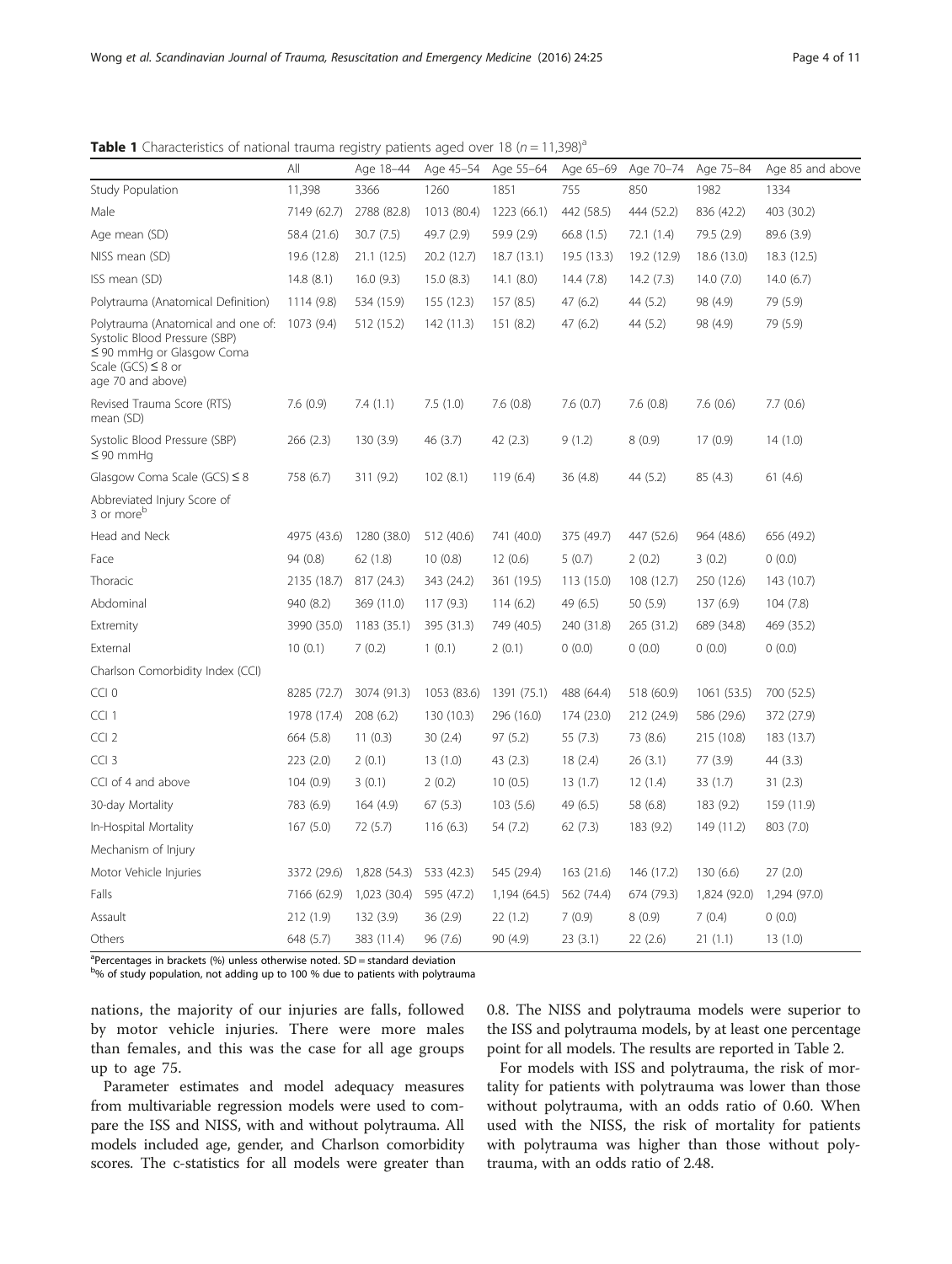| Model          | Variables (all include age,<br>gender, and Charlson score) | OR for ISS or NISS (95 % CI) | OR for polytrauma, anatomical<br>definition, yes/no (95 % CI) | OR for RTS (95 % CI)  | C-statistic |
|----------------|------------------------------------------------------------|------------------------------|---------------------------------------------------------------|-----------------------|-------------|
| 1a             | <b>ISS</b>                                                 | $1.17(1.16, 1.18)$ **        |                                                               |                       | 0.887       |
| 1 <sub>b</sub> | <b>NISS</b>                                                | $1.11$ (1.10, 1.11) **       |                                                               |                       | 0.902       |
| 2a             | $ISS + RTS$                                                | $1.12$ (1.11, 1.14)**        |                                                               | $0.40$ (0.37, 0.43)** | 0.918       |
| 2 <sub>b</sub> | $NISS + RTS$                                               | $1.08$ (1.08, 1.09)**        |                                                               | $0.44$ (0.41, 0.48)** | 0.926       |
| 3a             | $ISS + polytrauma$                                         | $1.18(1.17, 1.20)$ **        | $0.60$ (0.46, 0.79)**                                         |                       | 0.887       |
| 3b             | $NISS + poly$ trauma                                       | $1.10(1.10, 1.11)$ **        | 2.48 (1.98, 3.11)**                                           |                       | 0.904       |
| 4a             | $ISS + RTS + poly$ trauma                                  | $1.13$ (1.12, 1.15)**        | $0.69$ (0.51, 0.93)*                                          | $0.40$ (0.37, 0.43)** | 0.918       |
| 4b             | $NISS + RTS + polytrauma$                                  | $1.08$ (1.07, 1.09)**        | 1.98 (1.53, 2.54)**                                           | $0.45$ (0.42, 0.49)** | 0.928       |
| 5a             | $ISS + GCS + SBP + polytrauma$                             | $1.14$ (1.12, 1.15)**        | $0.70$ (0.52, 0.93)*                                          |                       | 0.913       |
| 5b             | $NISS + GCS + SBP + polytramma$                            | $1.08$ (1.07, 1.09)**        | 1.98 (1.54, 2.54)**                                           |                       | 0.924       |

<span id="page-4-0"></span>Table 2 ISS, NISS, polytrauma, and physiologic scores

 $**p* < 0.05$   $***p* < 0.001$ 

Abbreviations: CI 95 % confidence interval, GCS Glasgow Coma Scale, ISS Injury Severity Score, NISS New Injury Severity Score, OR odds ratio, RTS Revised Trauma Score, SBP Systolic blood pressure

Physiological scores (GCS 8 or less and systolic blood pressure 90 mmHg or less, or RTS) increased the c-statistic for all the scores by at least 2 percentage points, with the GCS or systolic blood pressure categorical criteria being less than half a percentage point inferior to the RTS.

#### Comparison for injuries in specific ISS body regions

To evaluate our hypothesis on the superiority of the NISS over the ISS for isolated head-injured patients compared to patients with dominant injuries in other ISS body regions, we performed the same analysis on the following subgroups where patients had an AIS score of 3 or more in the following ISS regions: head and neck, chest, abdomen, and extremity. There were too few patients to perform the analysis for facial injuries (due to the relatively low incidence of these injuries) and skin injuries (as we excluded isolated burns patients from our study). The summary of our findings are in Table [3](#page-5-0).

The c-statistic for patients with severe injuries in the head and neck region was more than two percentage points higher for the NISS compared to the ISS, and three percentage points higher for 'NISS and polytrauma' compared to 'ISS and polytrauma'. Adding polytrauma to the NISS for these patients improved the c-statistic by half a percentage point.

With the addition of physiological variables, the improvement of prediction was four percentage points for 'NISS and polytrauma', while it was five percentage points for 'ISS and polytrauma'. While our registry has a low proportion of missing physiological variables, this has important implications for registries with incomplete physiological variables where real-time initial physiological data is missing.

For other subgroups of injuries, the difference in c-statistic was no higher than two percentage points, with 'NISS and polytrauma' being superior for all groups, except for extremity injuries where the ISS models were superior by up to two percentage points.

We also looked at the combination of NISS and the number of injuries, as proposed by some authors [\[38](#page-10-0)]. The c-statistic for this model was similar to the 'NISS and polytrauma'. The highest number of injuries documented for a single patient in our registry was 51, which would have required fairly exhaustive documentation.

When the RTS was replaced by GCS of 8 or less and systolic blood pressure of 90 mmHg or less, similar trends in c-statistic were achieved, which suggests that, where the exact physiological data is incomplete, inferring these values from clinical case records is almost as useful as the RTS in outcome prediction.

Sensitivity analyses included adjusting for age as linear variable, race, residency status, gender, age by gender interaction, mechanism of injury, and replacing the Charlson Comorbidity Index with the top 5 % of actual comorbidities in our study population (diabetes, hypertension, hyperlipidaemia and cancer) [\[3](#page-9-0)]. None of these altered our findings.

## Final Models

Our final model of choice (NISS, polytrauma and RTS) is presented in Table [4.](#page-8-0) When the RTS was replaced by GCS of 8 or less and systolic blood pressure of 90 mmHg or less, similar trends in c-statistic were achieved, which suggests that, where the exact physiological data is incomplete, inferring these values from clinical case records is almost as useful as the RTS in outcome prediction (Table [5\)](#page-8-0).

We also looked at the combination of NISS and the number of injuries, as proposed by some authors [\[38](#page-10-0)]. The c-statistic for this model was similar to the 'NISS and polytrauma'. The highest number of injur- ies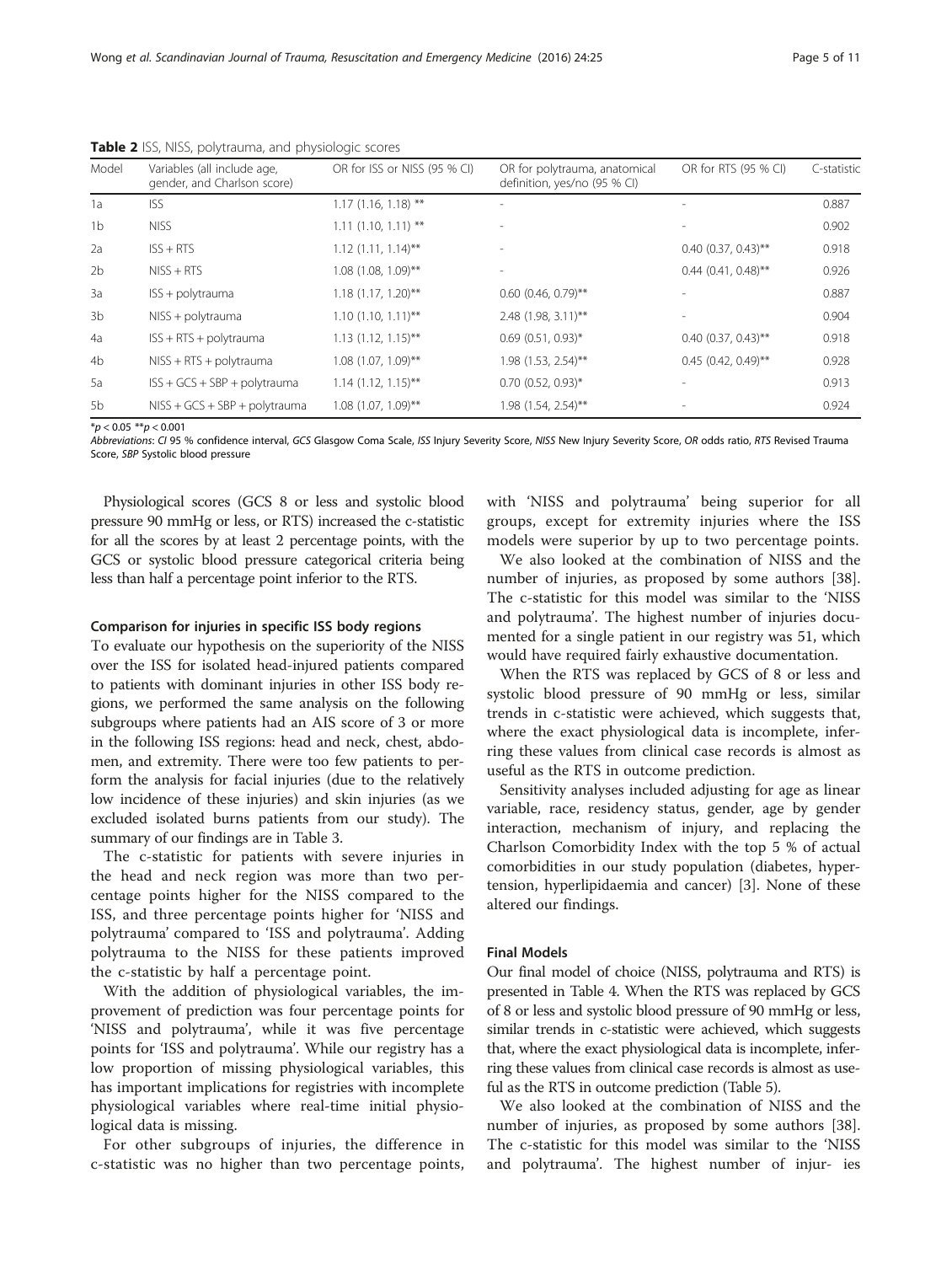| ISS region (AIS score<br>of 3 or more) | Model variables (all include age,<br>gender, and Charlson score) | Polytrauma OR (95 % CI) | Poly-trauma<br>$P$ -value | C-statistic | Model variables (all include age,<br>gender, and Charlson score) | Polytrauma OR<br>(95 % C) | Poly-trauma<br>$P$ -value | C-statistic |
|----------------------------------------|------------------------------------------------------------------|-------------------------|---------------------------|-------------|------------------------------------------------------------------|---------------------------|---------------------------|-------------|
| Head and Neck                          | <b>ISS</b>                                                       |                         |                           | 0.849       | <b>NISS</b>                                                      | $\overline{\phantom{a}}$  |                           | 0.877       |
|                                        | $ISS + RTS$                                                      |                         |                           | 0.898       | $NISS + RTS$                                                     |                           |                           | 0.915       |
|                                        | ISS + Polytrauma                                                 | $0.62$ (0.46, 0.85)     | 0.003                     | 0.850       | NISS + Polytrauma                                                | 2.49 (1.92, 3.25)         | < 0.001                   | 0.882       |
|                                        | ISS + Polytrauma + RTS                                           | $0.63$ $(0.44, 0.89)$   | 0.008                     | 0.899       | NISS + Polytrauma + RTS                                          | 1.83 (1.36, 2.47)         | < 0.001                   | 0.916       |
| Chest                                  | <b>ISS</b>                                                       |                         |                           | 0.901       | <b>NISS</b>                                                      |                           |                           | 0.929       |
|                                        | $ISS + RTS$                                                      |                         | $\sim$                    | 0.935       | $NISS + RTS$                                                     |                           |                           | 0.941       |
|                                        | ISS + Polytrauma                                                 | 1.64 (0.95, 2.83)       | 0.077                     | 0.900       | NISS + Polytrauma                                                | 2.22 (1.36, 3.60)         | 0.001                     | 0.915       |
|                                        | ISS + Polytrauma + RTS                                           | 1.35 (0.74, 2.44)       | 0.325                     | 0.934       | NISS + Polytrauma + RTS                                          | 1.66 (0.97, 2.82)         | 0.062                     | 0.941       |
| Abdomen                                | <b>ISS</b>                                                       |                         |                           | 0.926       | <b>NISS</b>                                                      |                           |                           | 0.933       |
|                                        | $ISS + RTS$                                                      |                         |                           | 0.949       | $NISS + RTS$                                                     |                           |                           | 0.954       |
|                                        | ISS + Polytrauma                                                 | 2.24(0.68, 7.4)         | 0.186                     | 0.929       | NISS + Polytrauma                                                | 3.43 (1.05, 11.28)        | 0.042                     | 0.951       |
|                                        | ISS + Polytrauma + RTS                                           | 2.52 (0.73, 8.71)       | 0.143                     | 0.948       | NISS + Polytrauma + RTS                                          | 1.62 (0.89, 2.94)         | 0.111                     | 0.958       |
| Extremity                              | <b>ISS</b>                                                       |                         |                           | 0.886       | <b>NISS</b>                                                      |                           |                           | 0.870       |
|                                        | $ISS + RTS$                                                      |                         |                           | 0.900       | $NISS + RTS$                                                     |                           |                           | 0.891       |
|                                        | ISS + Polytrauma                                                 | 0.99(0.47, 2.09)        | 0.98                      | 0.886       | NISS + Polytrauma                                                | 2.02 (1.08, 3.80)         | 0.028                     | 0.870       |
|                                        | ISS + Polytrauma + RTS                                           | 1.14(0.52, 2.48)        | 0.72                      | 0.900       | NISS + Polytrauma + RTS                                          | 2.02 (1.02, 4.01)         | 0.044                     | 0.891       |

## <span id="page-5-0"></span>Table 3 ISS, NISS, polytrauma, and physiologic scores, by sub-group analysis of ISS regions

Abbreviations: AIS Abbreviated Injury Scale, CI 95 % confidence interval, ISS Injury Severity Score, NISS New Injury Severity Score, OR odds ratio, RTS Revised Trauma Score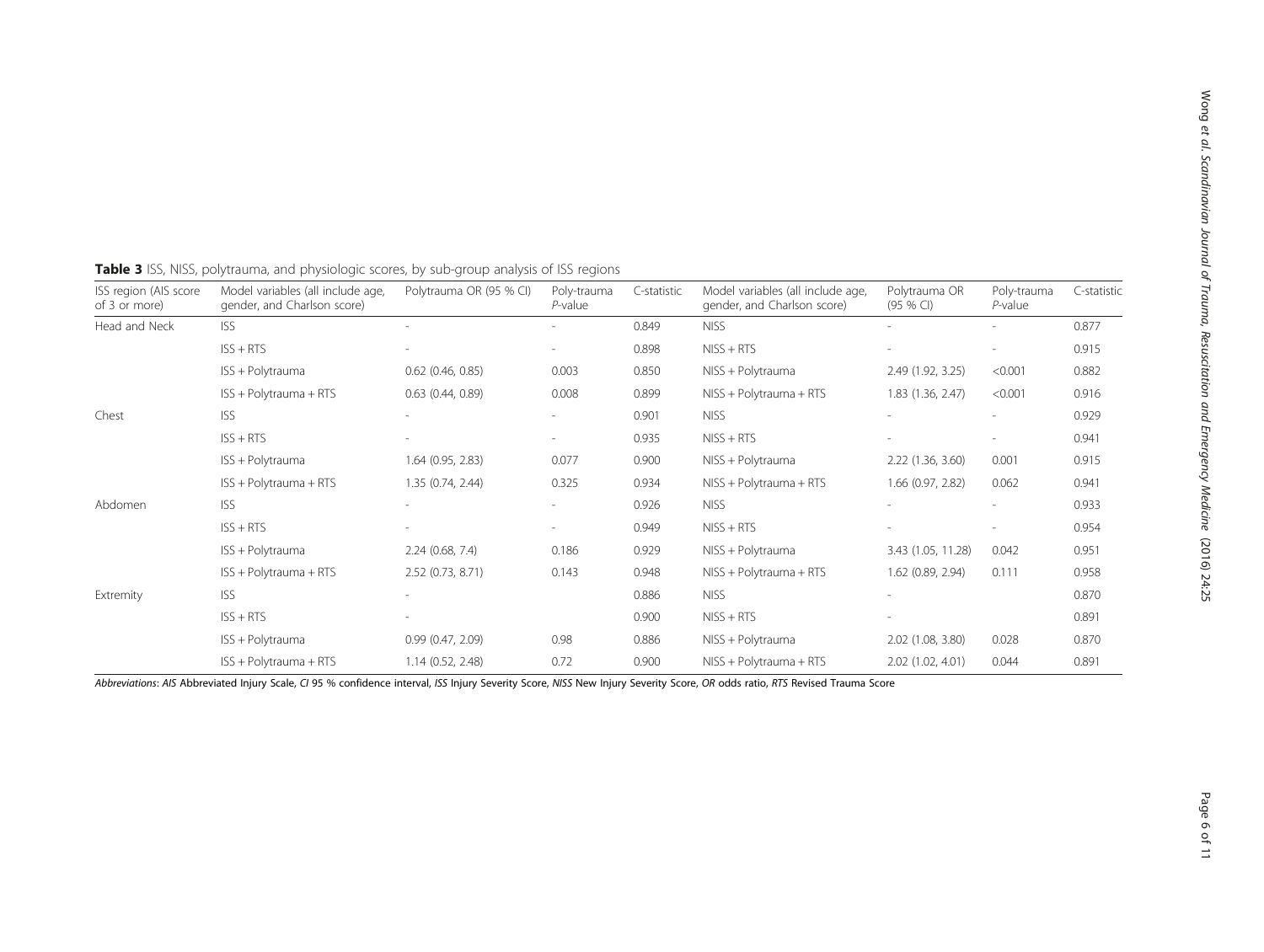documented for a single patient in our registry was 51, which would have required fairly exhaustive documentation.

Sensitivity analyses included adjusting for age as linear variable, race, residency status, gender, age by gender interaction, mechanism of injury, and replacing the Charlson Comorbidity Index with the top 5 % of actual comorbidities in our study population (diabetes, hypertension, hyperlipidaemia and cancer) [\[3](#page-9-0)]. None of these altered our findings.

## **Discussion**

In our study, we found that models using the NISS and polytrauma together outperformed models using the ISS and polytrauma together, NISS alone, or ISS alone in predicting mortality of patients who had moderate to severe trauma. We found that incorporating the categorical variables for GCS 8 or less and systolic blood pressure of 90 mmHg or less increased the prediction of the model, with a c-statistic greater than 0.90.

As hypothesized, the NISS underestimated the risk of death for patients with polytrauma. Furthermore, the ISS overestimated the risk of death for patients with polytrauma as they have a lower risk of death than patients without polytrauma when the ISS was used as the anatomical injury severity score. This is likely due to the fact that the way ISS is calculated already incorporates a measure of polytrauma in its score, rather than a true reflection of reduced mortality in this group of patients.

One criticism of using the ISS alone for institutional benchmarking is the potential underestimation of mortality for patients with isolated head injuries [\[17\]](#page-9-0). These patients usually have a poor prognosis independent of the treatment rendered, hence explaining the superior cstatistic for some of the scoring systems that give separate or increased weight to head injuries [\[39](#page-10-0), [40\]](#page-10-0). Physiological scores like the Revised Trauma Score (RTS) that incorporate the Glasgow Coma Scale (GCS) can enhance outcome prediction in these patients [[31](#page-9-0)]. However, incomplete physiological data, especially in the patients with worse prognoses, is a problem, and patients with missing physiological scores have been shown to have worse outcomes compared to similarly injured patients without missing physiological data [[41](#page-10-0)]. More complex scoring systems have been developed specifically for head injured patients [[42](#page-10-0)–[44\]](#page-10-0). These specialised head-injury scores require additional detailed radiological and clinical information not always captured by trauma registries.

It has been suggested that the NISS is superior to the ISS for head injuries [[45](#page-10-0), [46\]](#page-10-0) and that the score discrepancy (i.e. NISS higher than ISS) for non-survivors is greatest for head-injured patients. Clinically, it would be expected that each individual AIS score in the head region would have a cumulative effect on mortality, whereas the

ISS score would only reflect the contribution of the maximum of these injuries. As such, study populations with high proportions of head-injured patients would find the NISS superior to ISS. Some authors have proposed a separate variable for head injury in their trauma prediction model [\[39\]](#page-10-0). However, a score that is good at predicting outcomes for head-injured patients can under-perform for head-injured patients with polytrauma [\[47\]](#page-10-0). This would explain why our model incorporating NISS and polytrauma improves prediction for this group of patients.

In our study, the NISS outperformed the ISS for head-injured patients, both when used in alone and when combined with the polytrauma variable. More importantly, the 'NISS and polytrauma' model yielded a good c-statistic for this region even without physiological variables, which is useful in cases where physiological data on arrival is incompletely captured. The c-statistic for our model for head-injured patients compares favourably to the complex head-injuryspecific scoring systems that require complex radiological, clinical, and treatment data [\[41, 43, 48](#page-10-0)]. It also compares favourably to the revised injury severity classification score (RISC) that was recently validated specifically for head-injured patients [\[39, 47\]](#page-10-0) and which achieves a c-statistic in excess of 0.90 for all-trauma patients, incorporating additional parameters such as biochemical markers of injury severity (acidosis, coagulation, haemoglobin), pupil size and reaction, and cardiopulmonary resuscitation [[39](#page-10-0)]. However, such extensive data collection may not be possible in all institutions or systems.

Head-injury-specific scoring systems are important for comparing outcomes for head-injured patients in dedicated neuro-trauma units with the resources to collect the necessary data. However, for comparison of outcomes across multiple study populations and case-mix of blunt trauma, our model performs favourably relative to the other scoring systems.

There was little difference between the ISS and NISS for patients with chest and abdominal injuries, and the NISS was slightly worse than the ISS for extremity injuries. However, while our main outcome variable was inhospital mortality, some authors have found the NISS to be superior to the ISS for predicting an extended length of stay and intensive care admission for patients with musculo-skeletal injuries [\[15](#page-9-0)], as well as in predicting mortality, sepsis, and multi-organ failure [\[11](#page-9-0)].

When used together with the NISS and polytrauma, we found that the physiological information in the two categorical variables (systolic blood pressure of 90 mmHg or less and GCS of 8 or less) outperformed the 'ISS and RTS' model. This could be useful in addressing the problem of missing RTS values in large registries. For example, for critically ill patients where the blood pressure is recorded as "unrecordable", or patients that require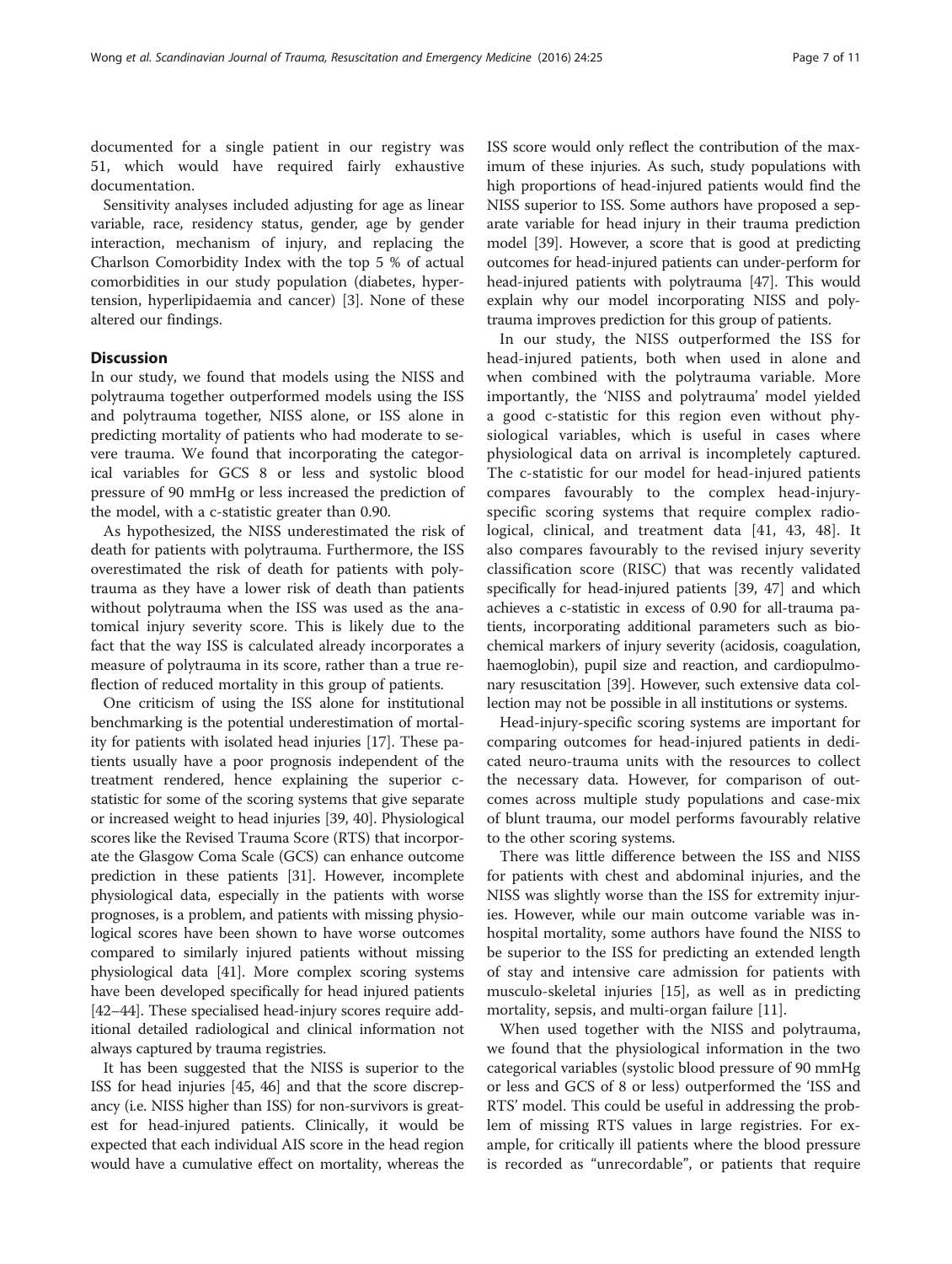intubation due to a "low GCS", these patients would like have a "missing" RTS, but it could be inferred that they would meet have a systolic blood pressure of 90 mmHg or less and GCS of 8 or less respectively [[21](#page-9-0)].

The goal of our study was to show the effect of adding the polytrauma term to the NISS score in improving prediction of mortality after trauma. In our model, we used the Charlson Comorbidity Score as the main covariate of comorbidity. A European national registry study achieved a c-statistic of more than 0.95 incorporating the NISS, Triage Revised Trauma Score, age, and American Society of Anesthesiologists Physical Status Classification System (ASA-PS) [\[49\]](#page-10-0). While the ASA-PS may a better indicator of comorbidity for trauma patients undergoing surgery, it was not available in our registry and depends on the accuracy of the duty anaesthetist's assessment of the patient at the time of surgery. Hence, we suggest that the NISS and polytrauma model replace the NISS or the ISS alone as the main benchmark of anatomical severity of injury, regardless of how other important predictors of survival (age, comorbidities, physiology) are measured.

The novelty of our paper is the incorporation of the newly-defined polytrauma definition into the existing NISS score to improve mortality after injury regardless of population casemix. One of the limitations of our study is that we were unable to examine the biochemical parameters (acidosis and coagulopathy) proposed in the Berlin definition of Polytrauma as these were not routinely collected by the Singapore NTR at the time of study. In addition, our exclusion of minor injuries with an ISS of less than 9 meant that we could not test our model on minor injuries, although this group of patients would be expected to have a low trauma-related mortality. Also, our population does not have enough penetrating injury to be able to test this model on penetrating trauma.

There are some limitations due to the low numbers of polytrauma patients in our study. Firstly, we were not able to test our model with a separate construction and validation dataset. Therefore, validation will have to be undertaken in a separate analysis using another database. Secondly, this may reflect a higher proportion of lowvelocity injuries in our database overall, and hence may not apply to settings where the majority of patients are high-velocity injuries. Finally, with the low proportion of polytrauma patients, there is a possibility that our model findings could be due to differences in optimal treatment received by polytrauma patients compared to nonpolytrauma patients. For example, this could be the case if our trauma system salvages fewer polytrauma patients due to poorer co-ordination of care compared to trauma systems who routinely treat a higher proportion of polytrauma patients, although the reduced risk of death in polytrauma patients in the ISS model suggests that this

is not the case. We hope that studies from other registries can address this limitation.

## **Conclusions**

Adding polytrauma to the NISS or ISS improves prediction of 30-day mortality. The superiority of the NISS or ISS depends on the proportion of polytrauma and headinjured patients in the study population. The ISS overestimates mortality in polytrauma patients due to the nature of how it is calculated, while the NISS underestimates it. Incorporating both NISS and polytrauma into our prediction model addresses the shortcomings of both of these commonly-used AIS-based injury scoring systems.

The NISS and polytrauma model outperformed ISS and NISS alone, without increasing the amount of data required or complexity of scoring, particularly for the sub-group of head-injured patients.

When combined with dichotomous categorical variables comprising the physiological information used in the Berlin definition of polytrauma (GCS of 8 or less, or systolic blood pressure of 90 mmHg or less), the NISS and polytrauma model outperformed models based on the ISS and RTS, which is useful for addressing the problem of missing data for severely ill patients.

## Ethics approval and consent to participate

The first author's (Singapore General Hospital) Institutional Review Board granted ethical approval for this retrospective study, as required prior to gaining access to the NTR data, which is de-identified prior to release for research, password-protected and access limited to the premises of the National Registry of Diseases Office (NRDO). Consent was not obtained because information was anonymized and de-identified prior to analysis, as per NRDO protocol.

## Consent for publication Not applicable.

## Availability of data and materials

The data was obtained from a third party, the National Trauma Registry, established by Singapore's Ministry of Health (MOH). Data are available from the National Registry of Diseases Office in Singapore for researchers who meet the criteria for access to confidential data. Details are available at<https://www.nrdo.gov.sg/data-request>.

## Appendices

The New Injury Severity Score (NISS) + Polytrauma + Physiology model for prediction of mortality after trauma.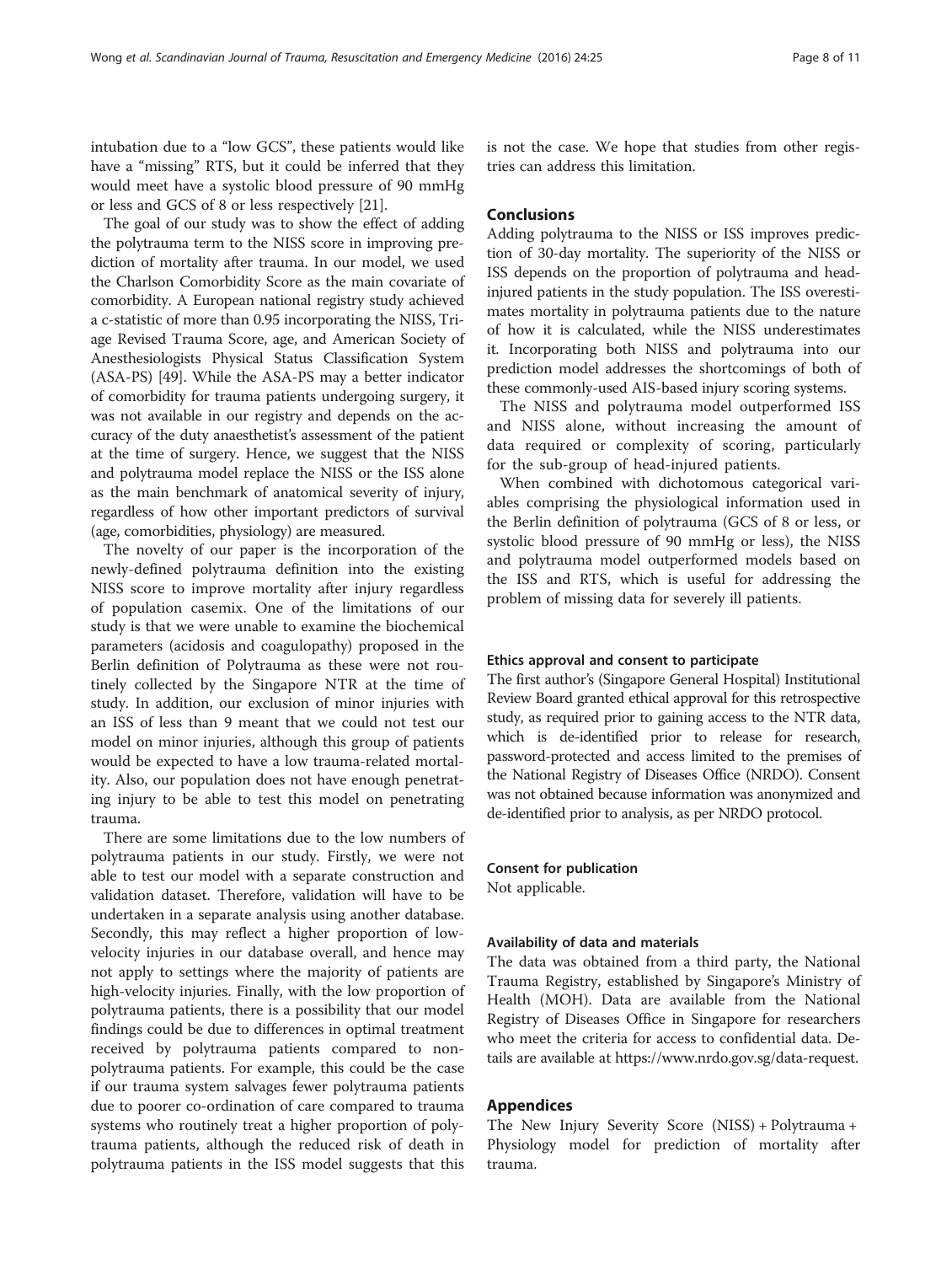## <span id="page-8-0"></span>Appendix 1

## Table 4 New Injury Severity Score (NISS) + Polytrauma + Revised Trauma Score (RTS)

| Variable                             | Category     | Coefficient | OR (95 % CI)        | $P$ -value |
|--------------------------------------|--------------|-------------|---------------------|------------|
| New Injury Severity Score (NISS)     |              | 0.08        | 1.08 (1.07, 1.09)   | < 0.001    |
| Polytrauma (reference no polytrauma) |              | 0.68        | 1.98 (1.53, 2.54)   | < 0.001    |
| Revised Trauma Score (RTS)           |              | $-0.80$     | 0.45(0.42, 0.49)    | < 0.001    |
| Age                                  | $18 - 44$    |             | 1 (reference)       |            |
|                                      | $45 - 54$    | 0.25        | $1.29(0.82 - 2.01)$ | 0.272      |
|                                      | $55 - 64$    | 0.94        | $2.56(1.77 - 3.71)$ | < 0.001    |
|                                      | $65 - 69$    | 1.36        | $3.90(2.46 - 6.18)$ | < 0.001    |
|                                      | $70 - 74$    | 1.40        | 4.04 (2.57-6.34)    | < 0.001    |
|                                      | $75 - 84$    | 2.07        | 7.95 (5.58-11.32)   | < 0.001    |
|                                      | 85 and above | 2.58        | 13.26 (9.13-19.25)  | < 0.001    |
| Gender (reference female)            |              | 0.15        | 1.17(0.94, 1.45)    | 0.167      |
| Charlson Comorbidity index           | $\circ$      |             | 1 (reference)       |            |
|                                      |              | 0.04        | $1.04(0.80 - 1.35)$ | 0.786      |
|                                      | 2            | 0.62        | $1.86(1.33 - 2.60)$ | < 0.001    |
|                                      | 3            | 1.20        | $3.31(2.03 - 5.38)$ | < 0.001    |
|                                      | 4 or more    | 1.24        | 3.47 (1.85-6.51)    | < 0.001    |
| Constant                             |              | $-0.72$     | $0.49(0.25 - 0.95)$ | 0.034      |

Abbreviations: CI 95 % confidence interval, OR odds ratio, NISS New Injury Severity Score, RTS Revised Trauma Score

## Appendix 2

#### Table 5 New Injury Severity Score (NISS) + Polytrauma + Systolic Blood Pressure (SBP) + Glasgow Coma Scale (GCS)

| Variable                                              | Category       | Coefficient | OR (95 % CI)           | $P$ -value |
|-------------------------------------------------------|----------------|-------------|------------------------|------------|
| New Injury Severity Score (NISS)                      |                | 0.08        | $1.08(1.08 - 1.09)$    | < 0.001    |
| Polytrauma (reference no polytrauma)                  |                | 0.68        | $1.98(1.54 - 2.54)$    | < 0.001    |
| SBP 90 mmHg or less (reference SBP 90 mmHg and above) |                | $-1.25$     | $0.29(0.19 - 0.43)$    | < 0.001    |
| GCS 8 or less (reference GCS more than 8)             |                | $-2.11$     | $0.12(0.09 - 0.16)$    | < 0.001    |
| Age                                                   | $18 - 44$      |             | 1 (reference)          |            |
|                                                       | $45 - 54$      | 0.19        | $1.21(0.79 - 1.85)$    | 0.376      |
|                                                       | $55 - 64$      | 0.76        | 2.14 (1.50-3.05)       | < 0.001    |
|                                                       | $65 - 69$      | 1.21        | $3.37(2.15 - 5.27)$    | < 0.001    |
|                                                       | $70 - 74$      | 1.26        | $3.52$ $(2.27 - 5.46)$ | < 0.001    |
|                                                       | $75 - 84$      | 1.95        | 7.05 (5.00-9.93)       | < 0.001    |
|                                                       | 85 and above   | 2.44        | 11.48 (8.00-16.48)     | < 0.001    |
| Gender (reference female)                             |                | 0.17        | $1.19(0.95 - 1.47)$    | 0.126      |
| Charlson Comorbidity index                            | 0              |             | 1 (reference)          |            |
|                                                       |                | 0.02        | $1.03(0.79 - 1.33)$    | 0.852      |
|                                                       | $\overline{2}$ | 0.62        | $1.85(1.32 - 2.60)$    | < 0.001    |
|                                                       | 3              | 1.23        | 3.42 (2.10-5.55)       | < 0.001    |
|                                                       | 4 or more      | 1.29        | 3.64 (1.95-6.79)       | < 0.001    |
| Constant                                              |                | $-3.49$     | $0.03(0.02 - 0.05)$    | < 0.001    |

Abbreviations: CI 95 % confidence interval, GCS Glasgow Coma Scale, OR odds ratio, SBP Systolic blood pressure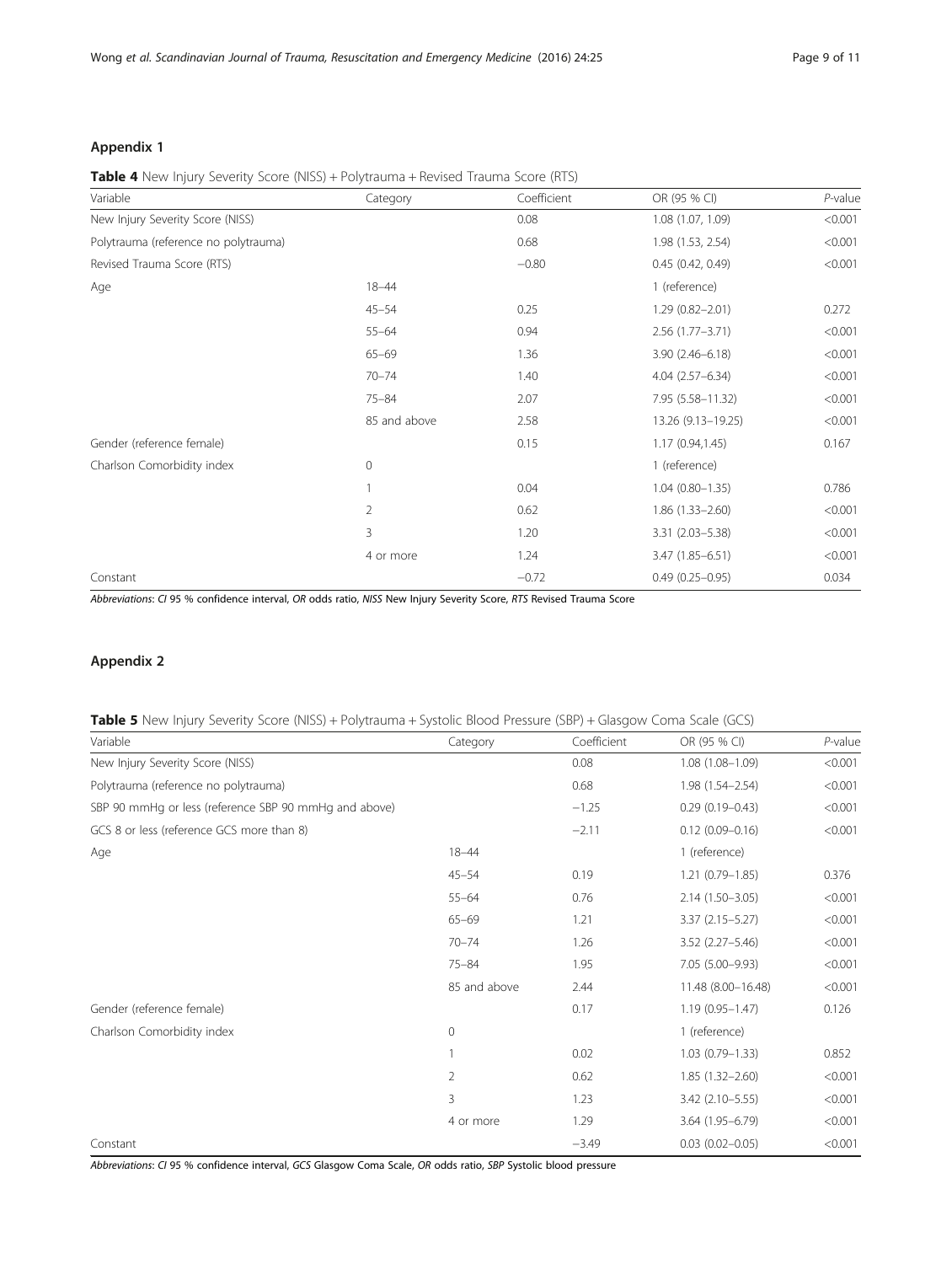## <span id="page-9-0"></span>Abbreviations

AIS: abbreviated injury scale; CI: 95 % confidence interval; GCS: Glasgow coma scale; ISS: injury severity score; NISS: new injury severity score; NTR: National Trauma Registry (Singapore); OR: odds ratio; RISC: revised injury severity classification; RTS: revised trauma score; SBP: systolic blood pressure; SCDF: Singapore Civil Defence Force (ambulance); SD: standard deviation.

#### Competing interests

The authors declare that they have no competing interests.

#### Authors' contributions

THW and CMT conceived of the study. GK, NN, HN, GHL, and DCTB designed the study and performed the statistical calculations. THW, NN, HN, KYC, and MEHO drafted the manuscript. All authors were involved in the critical appraisal of the draft version, and they all read and approved the final manuscript.

#### Acknowledgements

The authors would like to thank Dr. Tong G On, the National Trauma Committee, the National Trauma Registry working group, Tan Tock Seng Trauma Unit, the trauma database coordinators, colleagues at the National Registry of Diseases Office for maintaining the NTR, as well as Dr. Nyi Nyi Zaw, Koh Zhi Xiong and the National University Hospital Singapore (NUHS) Medical Publications Support Unit for help with the preparation of this manuscript.

#### Funding

The authors received no specific individual funding for this work. The collection and management of data for the National Trauma Registry is funded by the Ministry of Health, Singapore.

#### Author details

<sup>1</sup>Department of General Surgery, Singapore General Hospital, Outram Road, Singapore 169608, Republic of Singapore. <sup>2</sup>Duke-National University of Singapore, Singapore, Singapore. <sup>3</sup> Health Promotion Board, Singapore, Singapore. <sup>4</sup>Tan Tock Seng Hospital, Singapore, Singapore. <sup>5</sup>Department of Emergency medicine, Singapore General Hospital, Singapore, Singapore.

## Received: 1 October 2015 Accepted: 27 February 2016 Published online: 08 March 2016

#### References

- 1. Haider AH, Saleem T, Leow JJ, Villegas CV, Kisat M, Schneider EB, et al. Influence of the National Trauma Data Bank on the study of trauma outcomes: is it time to set research best practices to further enhance its impact? J Am Coll Surg. 2012;214(5):756–68.
- 2. Milzman DP, Boulanger BR, Rodriguez A, Soderstrom CA, Mitchell KA, Magnant CM. Pre-existing disease in trauma patients: a predictor of fate independent of age and injury severity score. J Trauma. 1992;32(2):236–43. discussion 43.
- 3. Wong TH, Nguyen HV, Chiu MT, Chow KY, Ong ME, Lim GH, et al. The low fall as a surrogate marker of frailty predicts long-term mortality in older trauma patients. PLoS One. 2015;10(9):e0137127. doi:[10.1371/](http://dx.doi.org/10.1371/journal.pone.0137127) [journal.pone.0137127](http://dx.doi.org/10.1371/journal.pone.0137127).
- 4. Baker SP, O'Neill B, Haddon W, Long WB. The injury severity score: a method for describing patients with multiple injuries and evaluating emergency care. J Trauma. 1974;14(3):187–96.
- 5. Osler T, Baker SP, Long W. A modification of the injury severity score that both improves accuracy and simplifies scoring. J Trauma. 1997;43(6):922–5.
- 6. Tohira H, Jacobs I, Mountain D, Gibson N, Yeo A. Systematic review of predictive performance of injury severity scoring tools. Scand J Trauma Resusc Emerg Med. 2012;20:63.
- 7. Lavoie A, Moore L, LeSage N, Liberman M, Sampalis JS. The new injury severity score: a more accurate predictor of in-hospital mortality than the injury severity score. J Trauma. 2004;56(6):1312–20.
- 8. Bouamra O, Wrotchford A, Hollis S, Vail A, Woodford M, Lecky F. Outcome prediction in trauma. Injury. 2006;37(12):1092–7. doi:[10.1016/j.injury.2006.07.029](http://dx.doi.org/10.1016/j.injury.2006.07.029).
- Hannan EL, Waller CH, Farrell LS, Cayten CG. A comparison among the abilities of various injury severity measures to predict mortality with and without accompanying physiologic information. J Trauma. 2005;58(2):244–51.
- 10. Meredith JW, Evans G, Kilgo PD, MacKenzie E, Osler T, McGwin G, et al. A comparison of the abilities of nine scoring algorithms in predicting mortality. J Trauma. 2002;53(4):621–8. discussion 8.
- 11. Harwood PJ, Giannoudis PV, Probst C, Van Griensven M, Krettek C, Pape H-C, et al. Which AIS based scoring system is the best predictor of outcome in orthopaedic blunt trauma patients? J Trauma. 2006;60(2):334–40.
- 12. Stephenson SCR, Langley JD, Civil ID. Comparing measures of injury severity for use with large databases. J Trauma. 2002;53(2):326–32.
- 13. Dillon B, Wang W, Bouamra O. A comparison study of the injury score models. Eur J Trauma. 2006;32(6):538–47.
- 14. Cooke RS, McNicholl BP, Byrnes DP. Use of the injury severity score in head injury. Injury. 1995;26(6):399–400.
- 15. Balogh ZJ, Varga E, Tomka J, Süveges G, Tóth L, Simonka JA. The new injury severity score is a better predictor of extended hospitalization and intensive care unit admission than the injury severity score in patients with multiple orthopaedic injuries. J Orthop Trauma. 2003;17(7):508–12.
- 16. Moore L, Lavoie A, Le S, Liberman M, Bergeron E. Two worst injuries in different body regions are associated with higher mortality than two worst injuries in the same body region. J Trauma. 2006;60(4):802–5.
- 17. Pape HC, Lefering R, Butcher N, Peitzman A, Leenen L, Marzi I, et al. The definition of polytrauma revisited: an international consensus process and proposal of the new 'Berlin definition'. J Trauma Acute Care Surg. 2014;77(5):780–6.
- 18. Butcher NE, D'Este C, Balogh ZJ. The quest for a universal definition of polytrauma: a trauma registry-based validation study. J Trauma Acute Care Surg. 2014;77(4):620–3. doi:[10.1097/TA.0000000000000404](http://dx.doi.org/10.1097/TA.0000000000000404).
- 19. Butcher N, Balogh ZJ. AIS > 2 in at least two body regions: a potential new anatomical definition of polytrauma. Injury. 2012;43(2):196–9. doi[:10.1016/j.injury.2011.06.029.](http://dx.doi.org/10.1016/j.injury.2011.06.029)
- 20. Copes WS, Champion HR, Sacco WJ, Lawnick MM, Keast SL, Bain LW. The injury severity score revisited. J Trauma. 1988;28(1):69–77.
- 21. Ringdal KG, Coats TJ, Lefering R, Di Bartolomeo S, Steen PA, Roise O, et al. The Utstein template for uniform reporting of data following major trauma: a joint revision by SCANTEM, TARN, DGU-TR and RITG. Scand J Trauma Resusc Emerg Med. 2008;16:7. doi[:10.1186/1757-7241-16-7](http://dx.doi.org/10.1186/1757-7241-16-7).
- 22. Wong TH, Lumsdaine W, Hardy BM, Lee K, Balogh ZJ. The impact of specialist trauma service on major trauma mortality. J Trauma Acute Care Surg. 2013;74(3):780–4.
- 23. MacKenzie EJ, Rivara FP, Jurkovich GJ, Nathens AB, Frey KP, Egleston BL, et al. A national evaluation of the effect of trauma-center care on mortality. N Engl J Med. 2006;354(4):366–78.
- 24. Nathens AB, Jurkovich GJ, Maier RV, Grossman DC, MacKenzie EJ, Moore M, et al. Relationship between trauma center volume and outcomes. JAMA. 2001;285(9):1164–71.
- 25. Groven S, Eken T, Skaga NO, Roise O, Naess PA, Gaarder C. Long-lasting performance improvement after formalization of a dedicated trauma service. J Trauma. 2011;70(3):569–74.
- 26. Paffrath T, Lefering R, Flohé S. How to define severely injured patients?-An Injury Severity Score (ISS) based approach alone is not sufficient. Injury. 2014;3:S64–9.
- 27. Ho AF, Chew D, Wong TH, Ng YY, Pek PP, Lim SH et al. Prehospital Trauma Care in Singapore. Prehosp Emerg Care. 2015;19(3):409–15.
- 28. (MOH) MoH. Population And Vital Statistics,Ministry of Health (MOH) Singapore. Ministry of Health, Singapore, Singapore. 2014. Accessed 20/07/2015 2015.
- 29. Lim J. Myth Or Magic The Singapore Healthcare System (Select Books: The Asian Book Specialist - Bookseller, Publisher and Distributor). Singapore: Select Books; 2013.
- 30. National Registry of Diseases Office (NRDO) HPB, Singapore. Singapore National Trauma Registry Annual Registry Report 2012–2013. National Registry of Diseases Office (NRDO), Health Promotion Board, Singapore, Singapore. 2014. Accessed 20/07/2015 2015.
- 31. Champion HR, Sacco WJ, Copes WS, Gann DS, Gennarelli TA, Flanagan ME. A revision of the trauma score. J Trauma. 1989;29(5):623–9.
- 32. International Classification of Diseases, Ninth Revision, Clinical Modification (ICD-9-CM). Centers for Disease Control and Prevention, GA 30329–4027,USA. 2013.<http://www.cdc.gov/nchs/icd/icd9cm.htm> Accessed 27/07/2015 2015.
- 33. Caterino JM, Valasek T, Werman HA. Identification of an age cutoff for increased mortality in patients with elderly trauma. Am J Emerg Med. 2010;28(2):151–8. doi:[10.1016/j.ajem.2008.10.027](http://dx.doi.org/10.1016/j.ajem.2008.10.027).
- 34. Champion HR, Copes WS, Sacco WJ, Frey CF, Holcroft JW, Hoyt DB, et al. Improved predictions from a severity characterization of trauma (ASCOT) over Trauma and Injury Severity Score (TRISS): results of an independent evaluation. J Trauma. 1996;40(1):42–8. discussion 8–9.